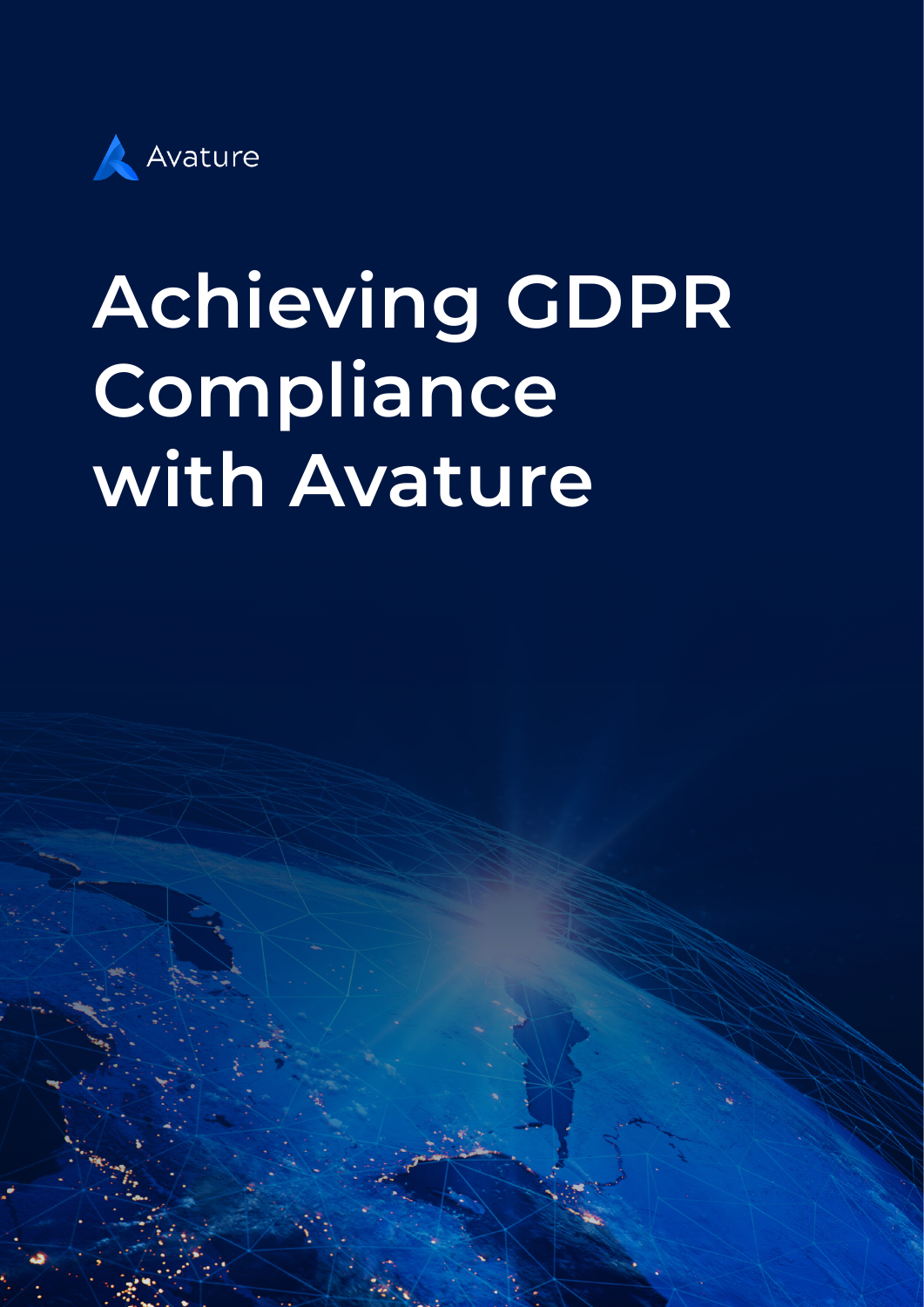# **What You Need to Know About GDPR**

The General Data Protection Regulation, or GDPR, is a regulation that was passed by the European Union in 2016 to update and replace the EU Data Protection Directive of 1995. GDPR harmonizes data protection regulations across EU member countries. However, the new regulation also applies to all foreign companies processing the data of individuals in the EU, even if the companies do not have an established place of business inside the EU. Furthermore, GDPR introduces large penalties for non-compliance. GDPR presents some new challenges for non-EU companies — not the least of which being that they must be compliant by May 25, 2018.

In order to be in compliance, companies will need to:

- **·** Be familiar with the GDPR guiding principles
- **·** Establish business processes that are designed to support those principles
- **·** Process personal data legally and ensure their data processor provides adequate technical controls

Recruiting and marketing programs, which depend on collecting and using personal data, face one of the biggest challenges. It is important to remember that the EU definition of personal data is broad.

"Fortunately, GDPR simplifies EU data protection regulations," says Beatriz Quintana, Chief Privacy Officer of Avature, "replacing a more fragmented legislation, which was essentially a framework with different implementations depending upon the EU country. Complying with data privacy laws under GDPR will be more homogeneous."

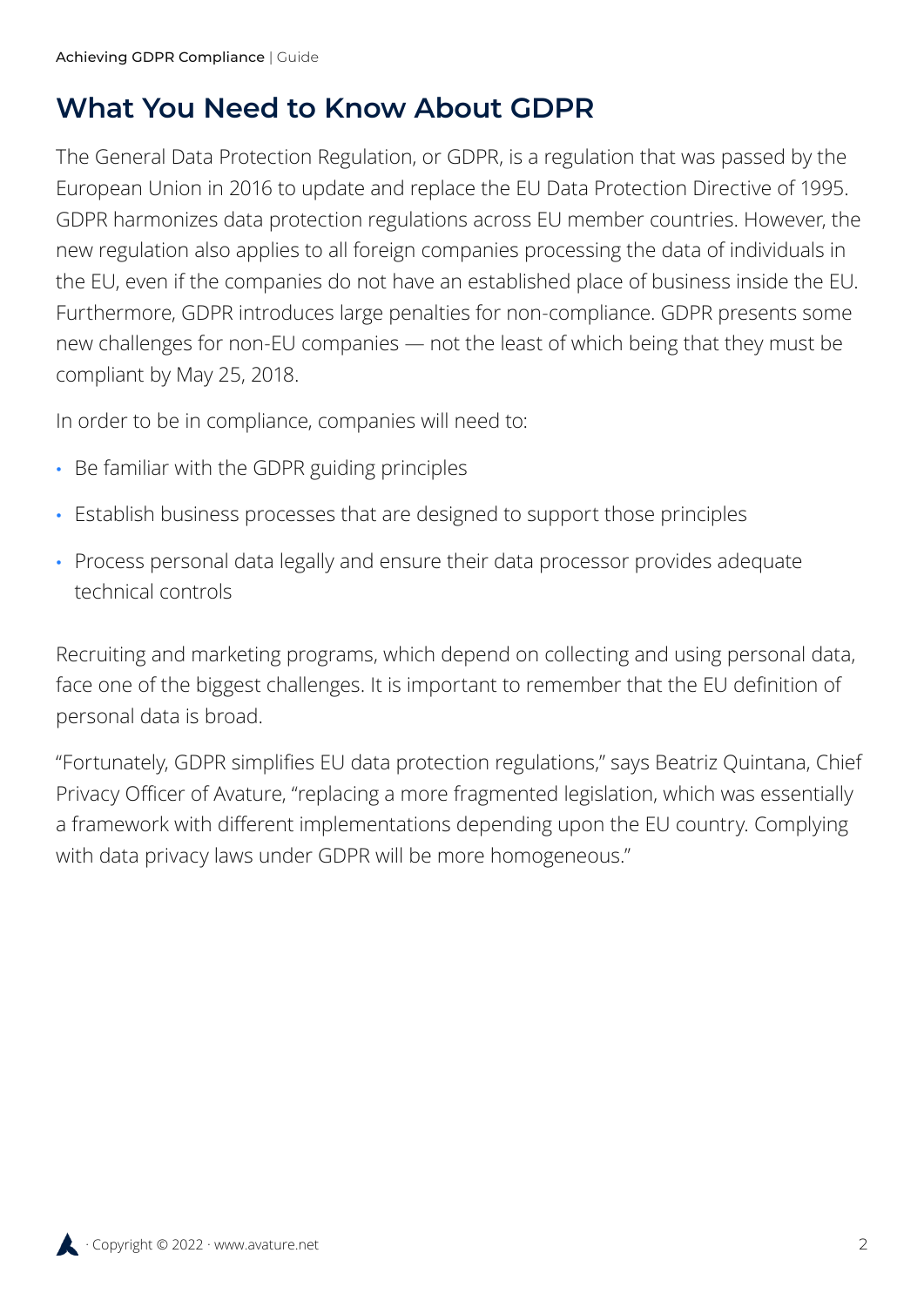# Impacted Parties

Generally, GDPR oversees three groups that either have personal data rights or personal data obligations. When working with Avature, these are:

Data Subjects Your prospects and candidates are the data subjects. It is their personal data that is processed when they are considered for a position or kept in a talent pool.



#### Data Controller

You are the data controller. You determine the purpose and usage of the data.

Our platform maintains and protects your candidates' data.

## Guiding Principles

In order to be prepared for GDPR, your company must comply with the following principles.

Fair and lawful: You must have legitimate grounds for collecting a person's data, and you are required to provide full transparency about how you will use candidates' data.

For explicitly specified purpose: You must only use your candidates' personal data for the purpose you originally said it would be used.

Only what is needed: The data you hold on your candidates must be adequate for the defined purpose. Privacy notices must be clearer than before, and candidates must be able to withdraw consent at any time.

Accurate and updated: You must regularly take steps to keep candidates' personal information up to date.

Limited retention: You must regularly review the length of time you hold onto candidates' data. Data that is out of date or no longer necessary must be properly destroyed or deleted.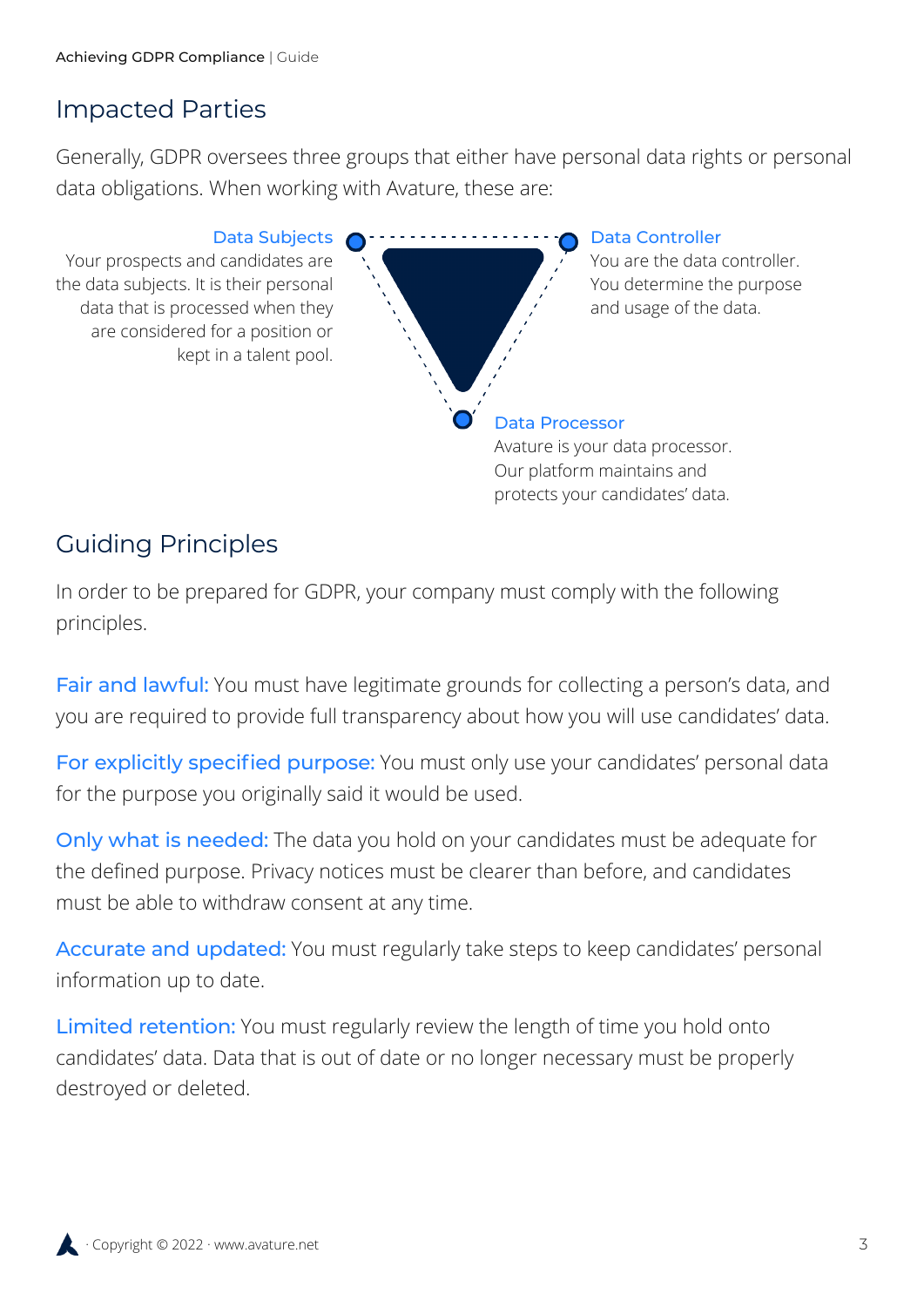### Penalties

Under GDPR, people have enhanced rights to access the information that companies have about them, and businesses have new obligations for data management. Noncompliant companies may be charged penalties of up to 4% of worldwide turnover or €20 million, whichever is greater.

## The €20 Million Question

#### Can recruiting programs comply with GDPR and remain effective? The short answer is yes.

Avature has been helping EU customers comply with the EU Data Protection Directive for the past 10 years. Our customers — which include large and small EU companies, all the major global consulting companies, many of the largest banks and manufactures in the UK and Germany, and several EU government entities — have developed competitive recruiting programs that operate effectively within the EU and meet the data regulations.

If you still haven't done anything to comply with GDPR, you need to move quickly because, as with many of our non- EU customers, you may need to make significant changes to the way you process personal data.

The good news is that Avature can be configured to support GDPR-compliant recruitment marketing programs.

Avature's security and privacy controls meet the highest standards and are ISO 27001 and SOC 2 certified. Our controls have passed multiple onsite audits and penetration tests.

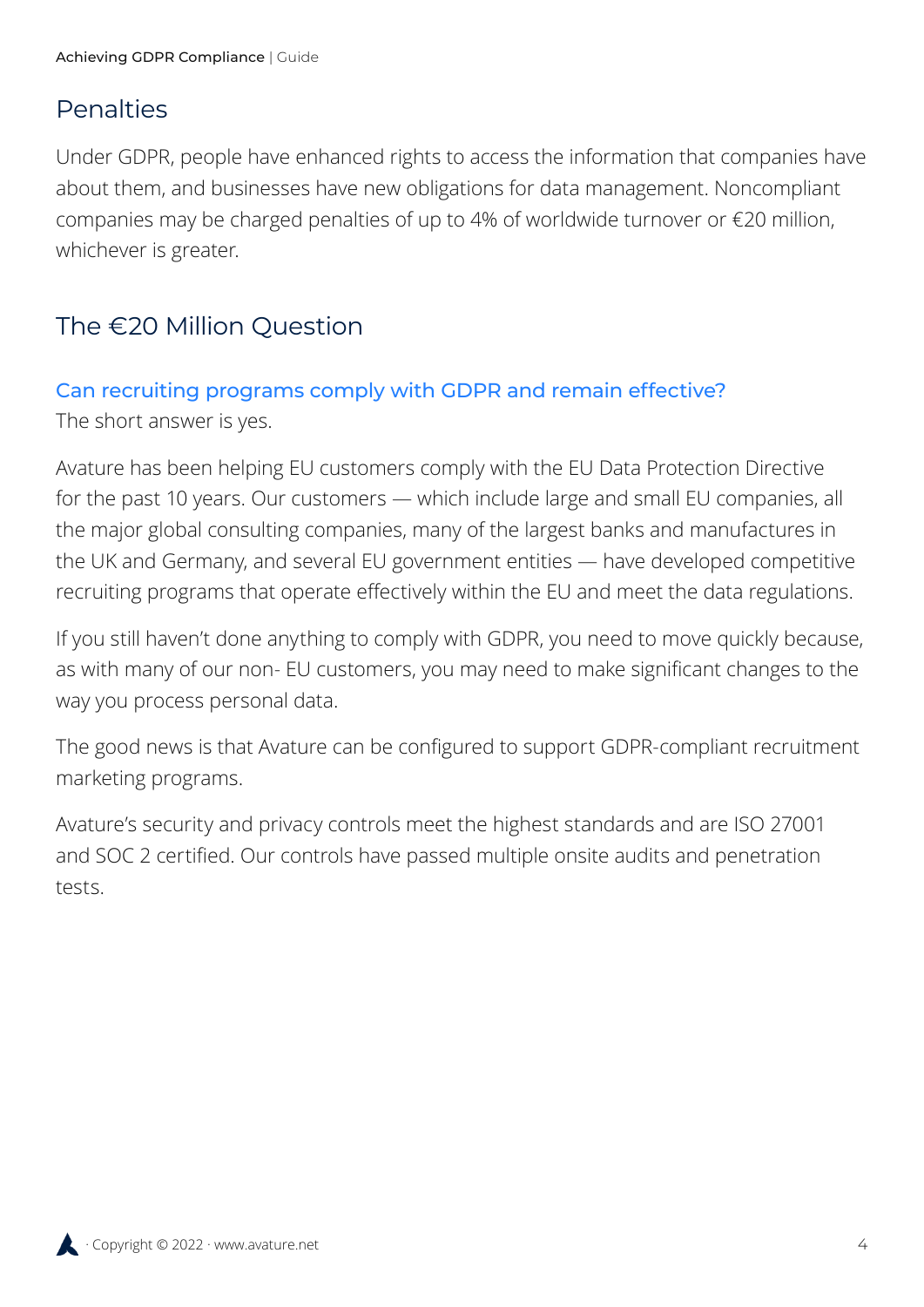# **Avature – Your Data Processing Partner**

Leveraging our fundamental focus on configuration, we have invested in technical functionality specifically designed to support privacy laws. Our system is highly configurable, and you can determine how to process data in the manner that is legally compliant.\*

We have also assisted customers in their response to government inquiries relating to individual citizens' privacy complaints and supported customers in their successful resolution of complaints. Our legal team knows how to draft, review, and execute amendments to existing data protection agreements.

### Support & Security Measures

Our main responsibilities as a data processor are to provide for the confidentiality, integrity, availability, and resilience of your data. Behind the user interface, we implement technical and organizational security measures such as:

- **·** Firewall, encryption, and other technologies to protect the data
- **·** Separation of processing for different customers and their different purposes
- **·** Role segregation so that only Avature employees who need to access your data are able to view it.

Avature's online documentation (Help & News), available from within your instance, describes in detail how all of our features work.

<sup>\*</sup> While Avature offers functionalities to support compliant processes, we are not a law firm and do not provide legal advice. We have, however, worked directly with the legal departments of major organizations and their recruiting teams to implement compliant recruiting programs. Avature's consultants have supported the implementation of many recruiting programs for EU customers, following their requirements in accordance with EU privacy laws. We strongly recommend you consult with your legal counsel to decide upon compliance processes.